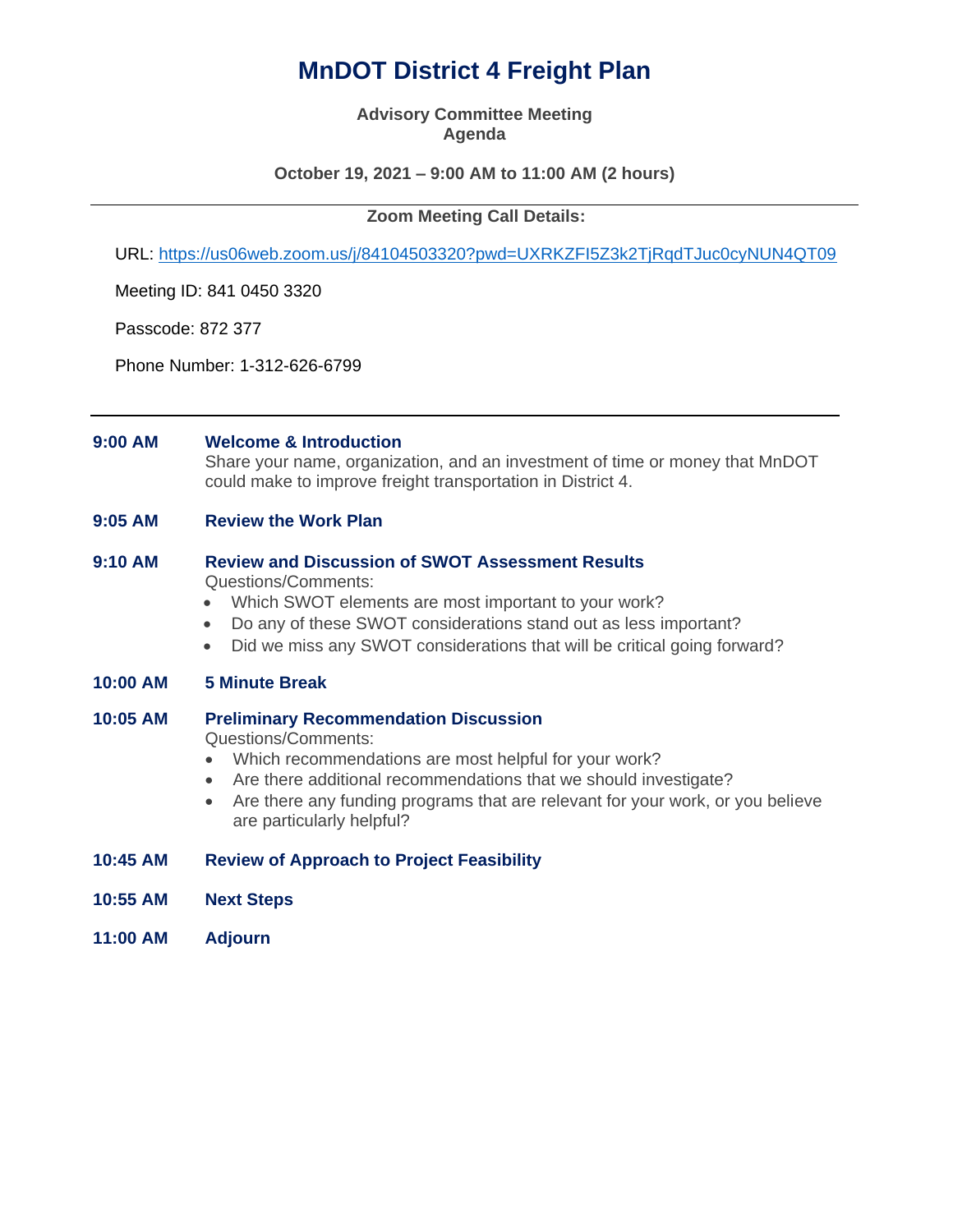# **MnDOT District 4 Freight Plan**

## **Advisory Committee Meeting 3 Discussion Questions and Background Information**

## **Questions for Discussion**

A summary of some of Working Paper 4's major findings is provided below, and Working Paper 4 will be distributed to the Advisory Committee following the meeting. In advance of the meeting, please review the summary below and come prepared to discuss these three questions:

- What is an investment of time or money that MnDOT could make to improve freight transportation in District 4?
- Did we miss any SWOT considerations that will be critical moving forward?
- Are there additional recommendations we should investigate?

# **Strengths, Weaknesses, Opportunities, and Threats (SWOT) Findings**

Working Paper 4 contains a summary of SWOT factors that was created by reviewing stakeholder feedback as well as findings from data analysis. The SWOT factors were aligned with the major goal topics of the *Minnesota Statewide Freight System Plan.* The tables below summarize some of the major SWOT findings associated with each freight plan goal:

| <b>Weaknesses</b>                                                                                                                   |
|-------------------------------------------------------------------------------------------------------------------------------------|
| • Industries vulnerable to economic forces outside of<br>District and Minnesota<br>• Aging population, with low population growth   |
| <b>Threats</b>                                                                                                                      |
| • Difficulty finding and retaining workforce, including<br>qualified truck drivers                                                  |
| • Maintenance and upgrades to freight transportation<br>assets to adequately serve industry needs<br>• Growth in e-commerce traffic |
|                                                                                                                                     |

# **Support Minnesota's Economy**

# **Improve Minnesota's Mobility**

| <b>Strengths</b>                                                                                                                                                                                   | <b>Weaknesses</b>                                                                                                                                                                                            |
|----------------------------------------------------------------------------------------------------------------------------------------------------------------------------------------------------|--------------------------------------------------------------------------------------------------------------------------------------------------------------------------------------------------------------|
| • Very little traffic congestion                                                                                                                                                                   | • Potential lack of truck-rail transloading facilities                                                                                                                                                       |
| • Good snow and ice removal on trunk highways                                                                                                                                                      | Licensing and permitting challenges                                                                                                                                                                          |
|                                                                                                                                                                                                    | Local seasonal traffic (agriculture and tourism)                                                                                                                                                             |
| <b>Opportunities</b>                                                                                                                                                                               | <b>Threats</b>                                                                                                                                                                                               |
| • Spot mobility improvements during programmed<br>maintenance (addition of turning lanes, passing lanes,<br>traffic signals)<br>• Improve 1st/last-mile connections to the Trunk<br>Highway system | • "Single-Use" plans for infrastructure, such as bike-<br>friendly city plans<br>Congestion in the Twin Cities affects trucking<br>operations in the District<br>Current and worsening truck driver shortage |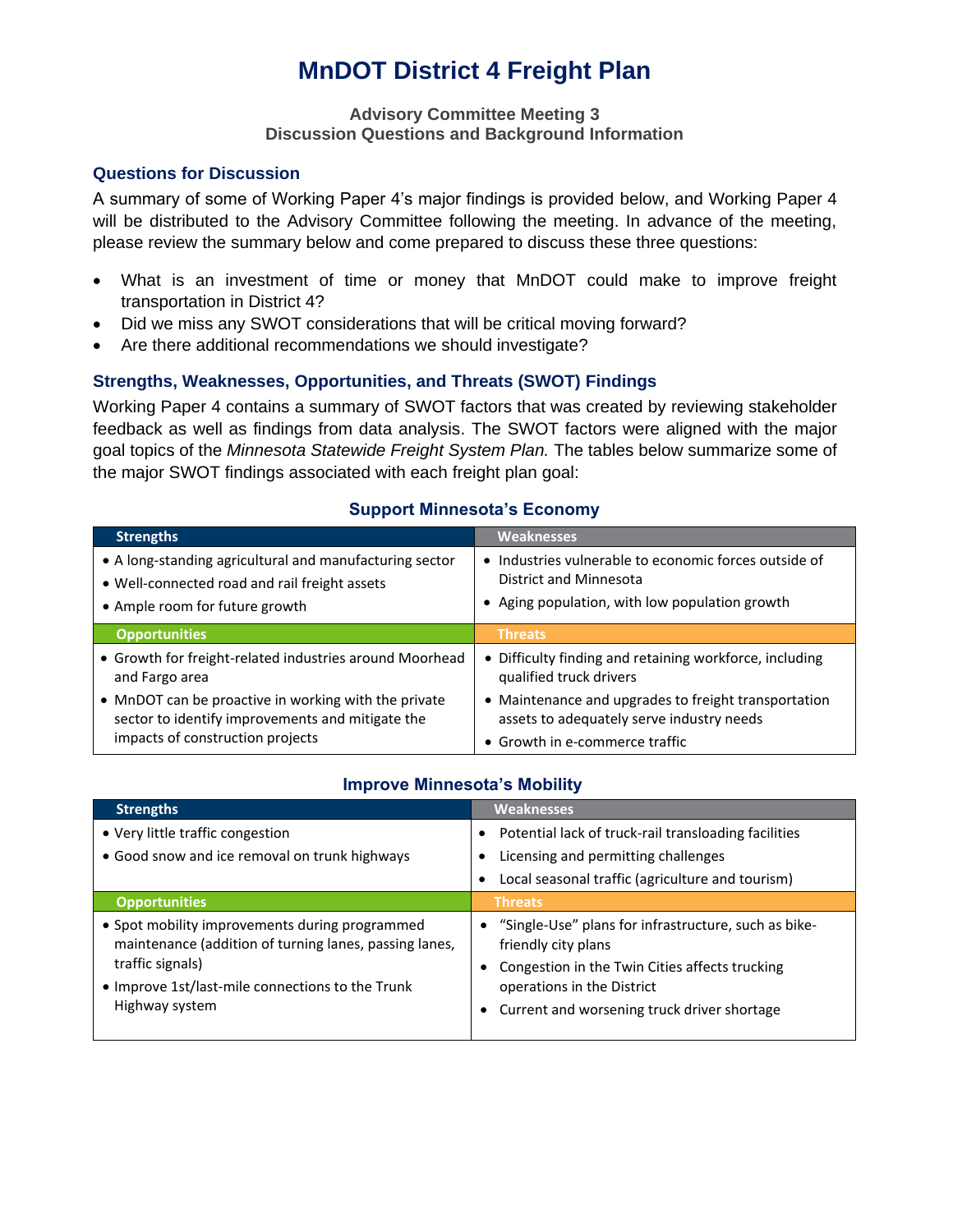# **Preserve Minnesota's Infrastructure**

| <b>Strengths</b>                                                                                                                                        | <b>Weaknesses</b>                                                                                                                            |
|---------------------------------------------------------------------------------------------------------------------------------------------------------|----------------------------------------------------------------------------------------------------------------------------------------------|
| • Relatively well-maintained trunk highways and bridges                                                                                                 | • Poor condition of county and local roads and bridges                                                                                       |
| <b>Opportunities</b>                                                                                                                                    | <b>Threats</b>                                                                                                                               |
| • Opportunity to identify freight projects that can help<br>improve other aspects of the system and leverage non-<br>freight funds to make improvements | • Trunk highway condition is expected to decline in the<br>absence of additional funding<br>• Short line rail track upgrade and improvements |

# **Safeguard Minnesotans**

| <b>Strengths</b>                                                                                                               | <b>Weaknesses</b>                                                                                                                   |
|--------------------------------------------------------------------------------------------------------------------------------|-------------------------------------------------------------------------------------------------------------------------------------|
| • Low road crash rate compared to other districts<br>• Average at-grade crossing incidents rate compared to<br>other districts | • Higher volume and higher-speed rail lines such as lines<br>around the Moorhead area are potential areas for<br>greater crash risk |
| <b>Opportunities</b>                                                                                                           | <b>Threats</b>                                                                                                                      |
| • Safety improvements can provide freight benefits                                                                             | • Limited funding available for safety improvements                                                                                 |
| • Investment in rail quiet zones                                                                                               |                                                                                                                                     |

# **Protect Minnesota's Environment and Communities**

| <b>Strengths</b>                                                                                     | <b>Weaknesses</b>                                                                                                                                     |
|------------------------------------------------------------------------------------------------------|-------------------------------------------------------------------------------------------------------------------------------------------------------|
| • Relatively little conflict between land uses                                                       | • Snow and ice control methods have a negative impact<br>on water quality (not freight-specific)<br>• Truck routing through downtowns                 |
| <b>Opportunities</b>                                                                                 | <b>Threats</b>                                                                                                                                        |
| Need to balance freight movement with other modes<br>(pedestrians, bicycles) for livable communities | • Increased e-commerce related deliveries<br>• Greater freeze-thaw cycles degrade pavement and<br>bridges faster<br>• Truck routing through downtowns |

# **Preliminary Recommendations**

Working Paper 4 provides a set of preliminary recommendations that can help address needs and issues, and unlock opportunities in District 4. The major preliminary recommendations for MnDOT include:

# Policy Recommendations

- Use this plan's information to incorporate freight considerations into existing planning processes.
- Prioritize maintenance of existing assets over the construction of new assets.
- Collect information on potential impacts of weight limit changes.
- Ensure freight transportation needs are considered in complete streets projects.
- Continue participation in ongoing research on electric, autonomous, and connected vehicles.

# Partnership Recommendations

- Continue outreach and information sharing for state and federal legislators.
- Continue outreach to freight stakeholders.
- Explore additional opportunities to support the utilization of short line railroads.
- Continue engagement with North Dakota DOT, South Dakota DOT, and Fargo-Moorhead MPO.
- Offer freight information resources or planning assistance to county and local governments.
- Partner with local educational institutions to support truck driver training programs.